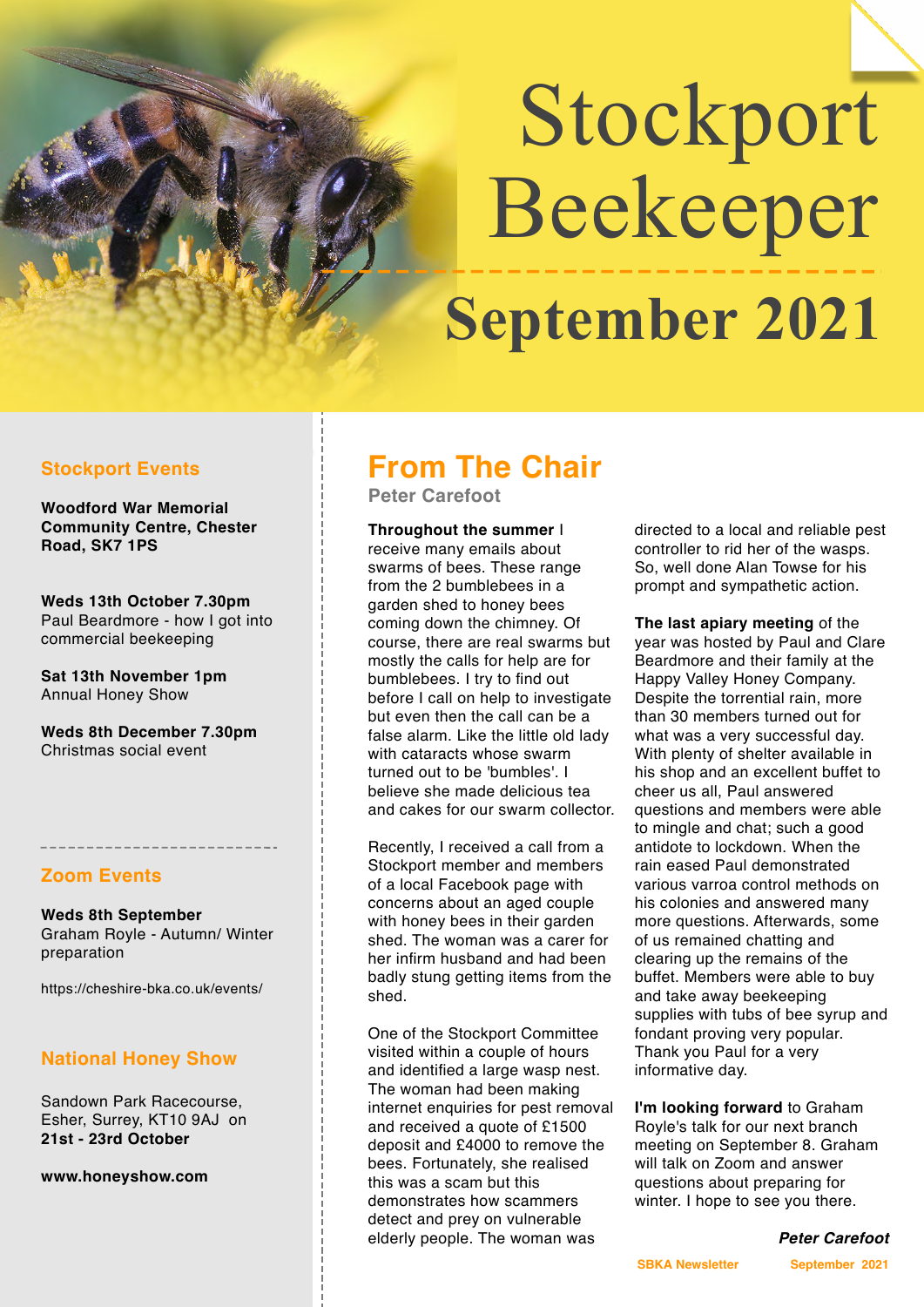

**Who's on the Committee?**

Peter Carefoot - Chair

Paul Wheeldon - Vice Chair

Roy Brocklehurst - Apiary Manager

David Lilley - Deputy Apiary Manager

Tricia Watkins - Programme and Events Manager

Pat Booth - Honey Show Manager

Colin Booth

Alan Towse - Education **Secretary** 

Brian Gee

Liz Sparkes

Alistair Taylor - Treasurer

Steve Donohoe - Secretary

## **Next Committee Meeting**

Thursday 7th October at 7.15pm Woodbank Meeting Room *(Committee members only)*



# **From The Apiary - Peter Carefoot**

My optimism in the August newsletter about the promising weather forecast for August was dashed by a month that started wet and ended grey and cool, with little sunshine. Bees have been reluctant to venture on such cool days, and there have been only two or three days when first fliers have filled the air. The bees are grumpy and need to be busy harvesting and processing honey. At the church, rosebay willowherb is still in flower but nearly done, and the balsam is abundant. A week or two of warm sunshine would soon fill the supers. There is plenty of brood, but the supers are lighter than at the end of July, which makes me think the bees are eating more than they are bringing in. So, I have a dilemma, to extract now or wait a week or two hoping for a top-up from the balsam. I'm not too concerned about varroa treatment since I use oxalic acid vapourisation, which is not reliant on warm weather.

There is much to do at the church. S. is tackling the wild and 'natural' areas which need their September cut. Some parishioners are unhappy about these wild areas and want the areas more manicured, especially around the old gravestones. A compromise has been reached, but there is much to do before winter. One of the chickens was euthanased because of arthritis. We are all left feeling sad, but better this than being harassed by Mr Fox or a wandering

# **Winter Bees - Steve Donohoe**

The bees that you have in your hives right now will probably not be around for much longer. They are 'summer bees' foraging away collecting stores for the winter to come. The lifespan of such bees is somewhere around six weeks, although it depends on how much foraging they do. It's the flying back and forth, over and over again, which ages the bees leading to their short lives.

Over the next few weeks - up until late October in my hives by my estimation queens will lay what will become 'winter bees'. These bees are different; they weigh more and live much longer. Winter bees have a different job to summer bees. They fly much less, for

dog. We have not seen the hare for several weeks. I hope it reappears soon. It is a good feeling having it around.

On the farm, the ducklings are as big as their mum and are wandering around with the other fowl. They run to mum when I appear in my bee suit, making an alarming racket. I shook out a failed, drone laying nuc between two strong colonies and overnight the bees had merged with no signs of stragglers. The lovely dark queen did not make it back from mating. I was so disappointed.

It has been a poor year for raising queens from swarm splits. I remove queens to a nuc when swarm cells appear and have an average success rate of 75% with new queens in the brood box. Of the four attempts to raise queens this year, only one has been successful, and that was in the early sunny weather. The other three queens all emerged but failed. Subsequent test frames did not produce emergency cells. So, two queenless have been combined with queenright colonies and the old queens reinstated in others. Usually, I have new queens over the winter, keeping the older queens as spares to give away in spring. I must prepare carefully this autumn with no contingency if colonies fail. Perhaps I will buy in some new genes from a reliable local beekeeper. Food for thought over the winter.

a start. Their bodies contain greater stores of nutrients, including vitellogenin, which can be used to feed brood in early spring even without the presence of fresh pollen. If you have plenty of healthy winter bees, you are well on the way to having bees that survive winter and prosper next season. Obviously they need adequate stores and a good queen too.

Anyway, you need to look after your winter bees. The brood that becomes winter bees is laid from now on. If you have high levels of varroa those poor larvae will suffer, and the survival of the colony is in doubt.

Make sure you treat for varroa!